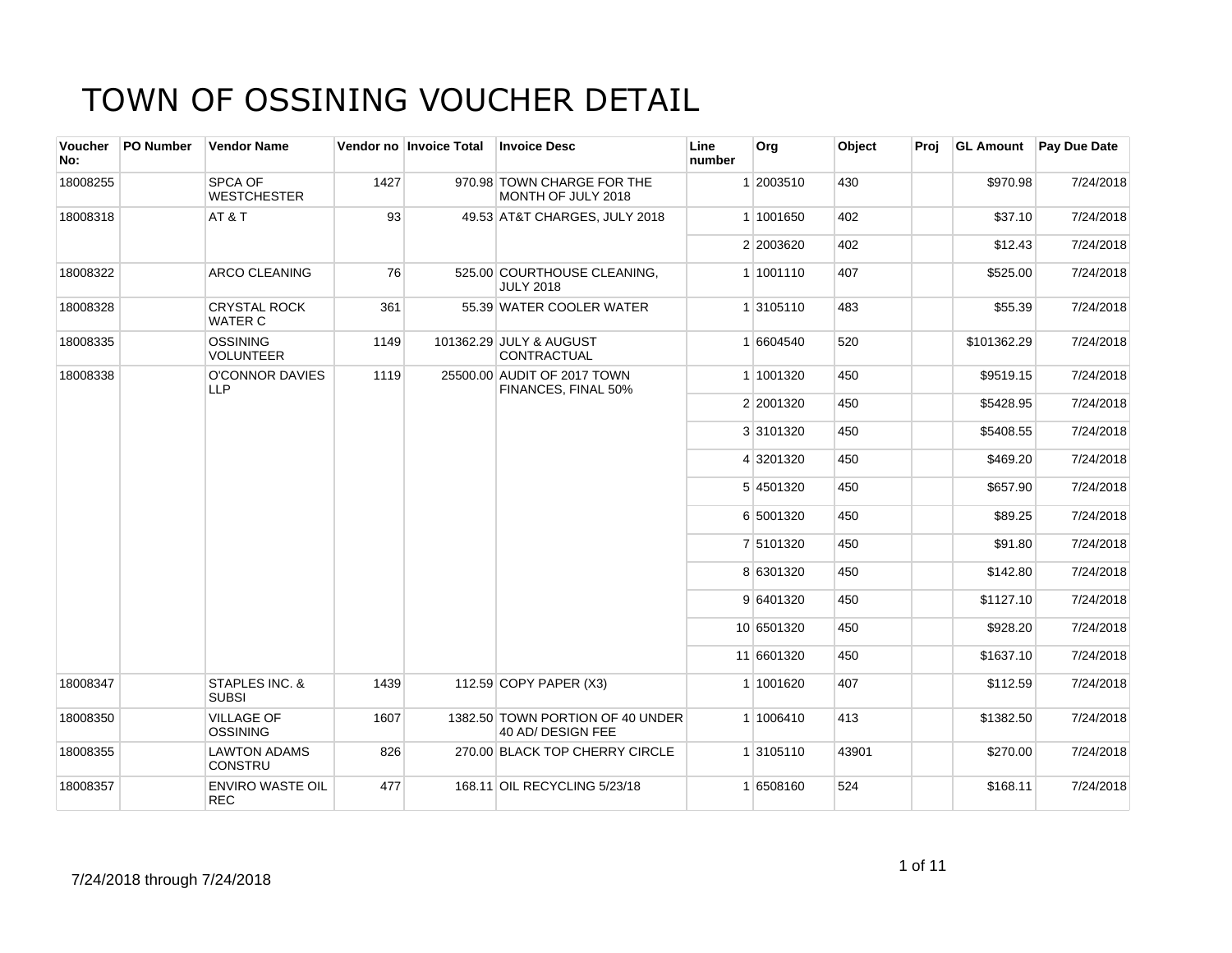| <b>Voucher</b><br>No: | PO Number | <b>Vendor Name</b>                    |      | Vendor no Invoice Total | <b>Invoice Desc</b>                                   | Line<br>number | Org       | Object | Proi |           | <b>GL Amount</b> Pay Due Date |
|-----------------------|-----------|---------------------------------------|------|-------------------------|-------------------------------------------------------|----------------|-----------|--------|------|-----------|-------------------------------|
| 18008358              |           | <b>TOWN OF</b><br><b>CORTLANDT</b>    | 1529 |                         | 2113.29 SECOND QUARTER<br>REC.TRANSFER.               |                | 1 6508160 | 524    |      | \$2113.29 | 7/24/2018                     |
| 18008359              |           | STAPLES INC. &<br><b>SUBSI</b>        | 1439 |                         | 179.32 OFFICE SUPPLIES                                |                | 1 3105010 | 406    |      | \$179.32  | 7/24/2018                     |
| 18008361              |           | ALL-WELD<br>PRODUCTS. C               | 43   |                         | 360.00 YEARLY LEASE 6/18-6/2019                       |                | 1 3105130 | 461    |      | \$360.00  | 7/24/2018                     |
| 18008362              |           | ALL-WELD<br>PRODUCTS, C               | 43   |                         | 24.00 CYLINDER RENTAL                                 |                | 1 3105130 | 461    |      | \$24.00   | 7/24/2018                     |
| 18008364              |           | <b>ARCO CLEANING</b>                  | 76   |                         | 600.00 MONTHLY CLEANING<br>CONTRACT 7/1/18            |                | 1 3105010 | 407    |      | \$600.00  | 7/24/2018                     |
| 18008366              |           | <b>PECKHAM</b><br><b>MATERIALS CO</b> | 1185 |                         | 1198.60 6/25 & 6/26/2018 BLK TOP<br><b>CHERRYHILL</b> |                | 1 3105110 | 43901  |      | \$1198.60 | 7/24/2018                     |
| 18008368              |           | VELEZ-NIN, AZALIA                     | 2774 |                         | 60.00 INTERPRETER SERVICES,<br>3HRS @ \$20/HR         |                | 1 1001110 | 453    |      | \$30.00   | 7/24/2018                     |
|                       |           |                                       |      |                         |                                                       |                | 2 1001130 | 453    |      | \$30.00   | 7/24/2018                     |
| 18008371              |           | <b>MELROSE LUMBER</b><br>CO.,         | 945  |                         | 94.59 CEMENT AND HOSE                                 |                | 1 3105110 | 432    |      | \$94.59   | 7/24/2018                     |
| 18008372              |           | <b>NY POWER</b><br><b>AUTHORITY</b>   | 1783 |                         | 8139.45 ELECTRICITY BILL, JUNE 2018                   |                | 1 1007112 | 403    |      | \$455.46  | 7/24/2018                     |
|                       |           |                                       |      |                         |                                                       |                | 2 1007110 | 403    |      | \$2354.17 | 7/24/2018                     |
|                       |           |                                       |      |                         |                                                       |                | 3 3208810 | 403    |      | \$258.63  | 7/24/2018                     |
|                       |           |                                       |      |                         |                                                       |                | 4 4508120 | 403    |      | \$2052.58 | 7/24/2018                     |
|                       |           |                                       |      |                         |                                                       |                | 5 3105132 | 403    |      | \$283.09  | 7/24/2018                     |
|                       |           |                                       |      |                         |                                                       |                | 6 3105010 | 403    |      | \$346.61  | 7/24/2018                     |
|                       |           |                                       |      |                         |                                                       |                | 7 6305182 | 403    |      | \$2388.91 | 7/24/2018                     |
| 18008400              |           | <b>NY POWER</b><br><b>AUTHORITY</b>   | 1783 |                         | 7623.86 ELECTRICITY BILL, MAY 2018                    |                | 1 1007112 | 403    |      | \$210.04  | 7/24/2018                     |
|                       |           |                                       |      |                         |                                                       |                | 2 1007110 | 403    |      | \$2262.97 | 7/24/2018                     |
|                       |           |                                       |      |                         |                                                       |                | 3 3208810 | 403    |      | \$152.81  | 7/24/2018                     |
|                       |           |                                       |      |                         |                                                       |                | 4 4508120 | 403    |      | \$1690.57 | 7/24/2018                     |
|                       |           |                                       |      |                         |                                                       |                | 5 3105132 | 403    |      | \$258.06  | 7/24/2018                     |
|                       |           |                                       |      |                         |                                                       |                | 6 3105010 | 403    |      | \$520.12  | 7/24/2018                     |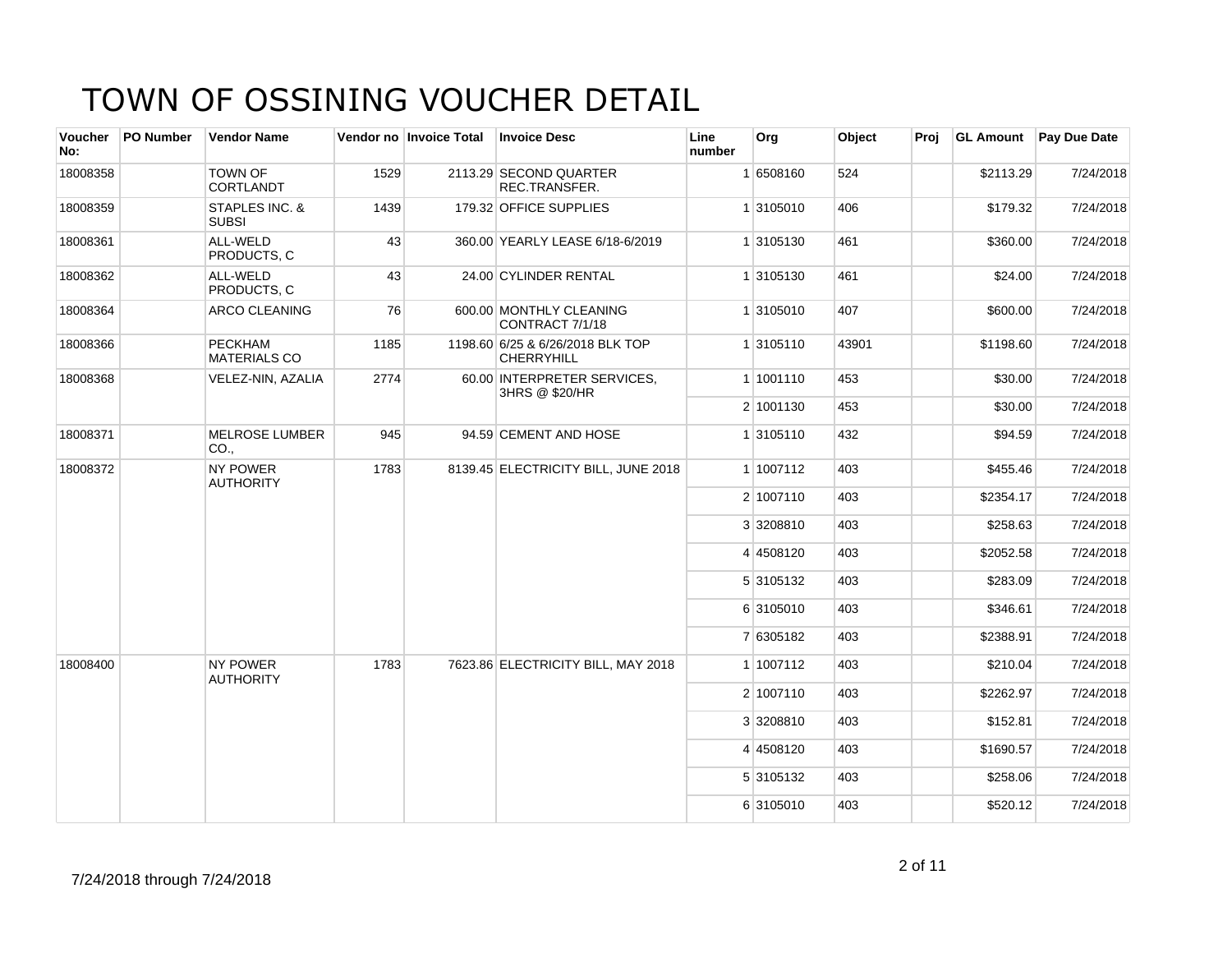| <b>Voucher</b><br>No: | <b>PO Number</b>  | <b>Vendor Name</b>                    |      | Vendor no Invoice Total | <b>Invoice Desc</b>                                                   | Line<br>number | Org       | <b>Object</b> | Proj | <b>GL Amount</b> | <b>Pay Due Date</b> |
|-----------------------|-------------------|---------------------------------------|------|-------------------------|-----------------------------------------------------------------------|----------------|-----------|---------------|------|------------------|---------------------|
| 18008400              |                   | <b>NY POWER</b><br><b>AUTHORITY</b>   | 1783 |                         | 7623.86 ELECTRICITY BILL, MAY 2018                                    |                | 7 6305182 | 403           |      | \$2529.29        | 7/24/2018           |
|                       | 18008407 20180093 | <b>HOTHOUSE</b><br><b>DESIGNS</b>     | 2245 |                         | 1491.25 2018 SUMMER CONCERT<br><b>SERIES POSTERS&amp; BANNERS</b>     |                | 1 1007550 | 413           |      | \$1491.25        | 7/24/2018           |
| 18008408              |                   | <b>COMPLUS DATA</b><br><b>INNOVAT</b> | 1815 |                         | 7753.68 COMPLUS COLLECTIONS FOR<br><b>JUNE 2018</b>                   |                | 1 1001130 | 400           |      | \$7753.68        | 7/24/2018           |
| 18008410              |                   | W.B. MASON<br><b>COMPANY I</b>        | 1615 |                         | 67.77 INDEX CARDS FOR SMALL<br><b>CLAIMS/CIVIL FILES</b>              |                | 1 1001110 | 406           |      | \$67.77          | 7/24/2018           |
| 18008411              |                   | ZHININ, JESSICA                       | 1727 |                         | 60.00 INTERPRETER SERVICES.<br>3HRS @ \$20/HR                         |                | 1 1001110 | 453           |      | \$60.00          | 7/24/2018           |
| 18008412              |                   | DE LAGE LANDEN                        | 386  |                         | 380.00 COURT & SUPERVISORS<br>COPIERS, JULY 2018                      |                | 1 1001110 | 407           |      | \$149.58         | 7/24/2018           |
|                       |                   |                                       |      |                         |                                                                       |                | 2 1001620 | 407           |      | \$230.42         | 7/24/2018           |
| 18008450              |                   | <b>SHELTERPOINT</b>                   | 2031 |                         | 921.30 DISABILITY COVERAGE-Q2<br>2018                                 |                | 1 1009090 | 800           |      | \$662.34         | 7/24/2018           |
|                       |                   |                                       |      |                         |                                                                       |                | 2 2009090 | 800           |      | \$44.82          | 7/24/2018           |
|                       |                   |                                       |      |                         |                                                                       |                | 3 3109090 | 800           |      | \$169.32         | 7/24/2018           |
|                       |                   |                                       |      |                         |                                                                       |                | 4 3209090 | 800           |      | \$44.82          | 7/24/2018           |
| 18008490              |                   | <b>NYS EMPLOYEES</b><br><b>HEALTH</b> | 1713 |                         | 121507.68 AUGUST 2018 MEDICAL BILL                                    |                | 1 1009060 | 800           |      | \$62745.15       | 7/24/2018           |
|                       |                   |                                       |      |                         |                                                                       |                | 2 2009060 | 800           |      | \$22034.83       | 7/24/2018           |
|                       |                   |                                       |      |                         |                                                                       |                | 3 3109060 | 800           |      | \$35707.94       | 7/24/2018           |
|                       |                   |                                       |      |                         |                                                                       |                | 4 3209060 | 800           |      | \$1019.76        | 7/24/2018           |
| 18008491              |                   | <b>FREDERICK P.</b><br><b>CLARK A</b> | 541  |                         | 735.00 CONSULTING SVCS TO TB<br>FOR JUNE: SOLAR & ACC.<br><b>APTS</b> |                | 1 2001989 | 446           |      | \$735.00         | 7/24/2018           |
| 18008492              |                   | <b>LANGUAGE LINE</b><br><b>SERVIC</b> | 1814 |                         | 21.75 LANGUAGE LINE SERVICES<br>FOR JUNE 2018                         |                | 1 1001110 | 453           |      | \$21.75          | 7/24/2018           |
| 18008493              |                   | <b>NYS MAGISTRATES</b><br><b>ASSO</b> | 1101 |                         | 180.00 2018 ANNUAL DUES FOR<br><b>JUDGE TAWIL</b>                     |                | 1 1001110 | 409           |      | \$180.00         | 7/24/2018           |
| 18008494              |                   | <b>VILLAGE OF</b><br><b>OSSINING</b>  | 1607 |                         | 851.29 NEW COMPUTER TOWER-<br><b>SUP OFFICE</b>                       |                | 1 1001220 | 201           |      | \$851.29         | 7/24/2018           |
| 18008495              |                   | <b>VILLAGE OF</b><br><b>OSSINING</b>  | 1607 |                         | 1136.00 NEW COMPUTER FOR TOWN<br><b>BLDG DEPT</b>                     |                | 1 2003620 | 201           |      | \$1136.00        | 7/24/2018           |
| 18008496              |                   | <b>VILLAGE OF</b><br><b>OSSINING</b>  | 1607 |                         | 321.00 NEW COMPUTER FOR TAX<br>OFFICE COUNTER                         |                | 1 1001330 | 201           |      | \$321.00         | 7/24/2018           |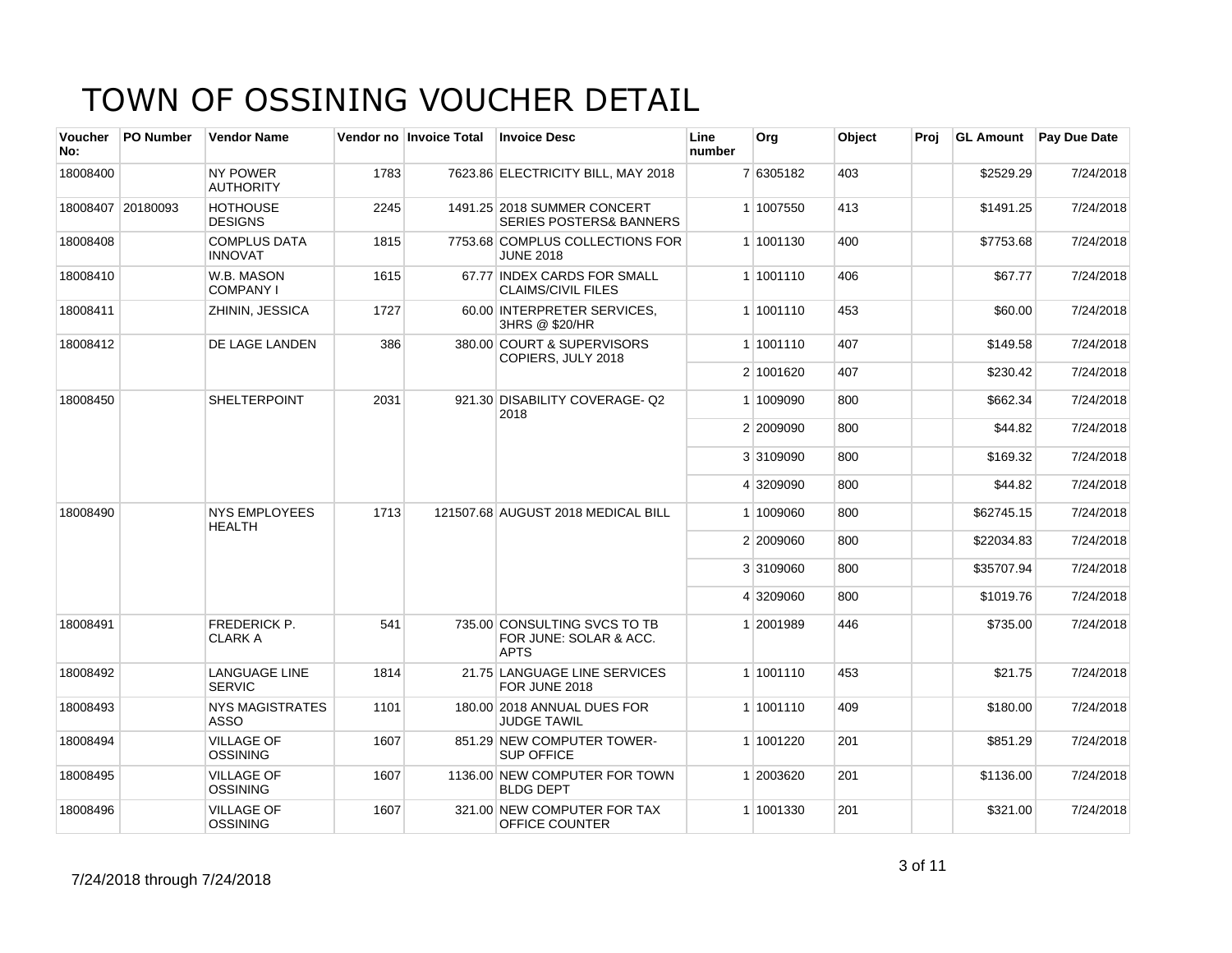| <b>Voucher</b><br>No: | PO Number | <b>Vendor Name</b>                    |      | Vendor no Invoice Total | <b>Invoice Desc</b>                                                   | Line<br>number | Org       | Object | Proj |            | <b>GL Amount</b> Pay Due Date |
|-----------------------|-----------|---------------------------------------|------|-------------------------|-----------------------------------------------------------------------|----------------|-----------|--------|------|------------|-------------------------------|
| 18008497              |           | <b>OSSINING FIRE</b><br>DEPT.         | 1137 |                         | 14398.97 75% FOREIGN FIRE TO<br>OSSINING FIRE DEPARTMENT              |                | 1 330     | 0050   |      | \$14398.97 | 7/24/2018                     |
| 18008498              |           | ZACHACZ.<br><b>MADELINE</b>           | 1729 |                         | 39.84 REIMBURSEMENT-<br><b>BREAKFAST FOR FIREWORKS</b><br>RECAP 7/16  |                | 1 1001620 | 409    |      | \$39.84    | 7/24/2018                     |
| 18008499              |           | <b>BRIARCLIFF FIRE</b><br><b>DIST</b> | 203  |                         | 4799.66 2018 25% FOREIGN FIRE TO<br><b>BRIARCLIFF FIRE DISTRICT</b>   |                | 1 330     | 0050   |      | \$4799.66  | 7/24/2018                     |
| 18008500              |           | <b>NEOFUNDS BY</b><br><b>NEOPOST</b>  | 1028 |                         | 550.02 POSTAGE FOR 16 CROTON                                          |                | 1 1001620 | 405    |      | \$550.02   | 7/24/2018                     |
| 18008501              |           | <b>VILLAGE OF</b><br><b>OSSINING</b>  | 1607 |                         | 404.46 VERIZON CHARGES 6/28-7/27<br><b>COURT, HIGHWAY &amp; MODEM</b> |                | 1 1001620 | 407    |      | \$227.79   | 7/24/2018                     |
|                       |           |                                       |      |                         |                                                                       |                | 2 3105010 | 402    |      | \$150.80   | 7/24/2018                     |
|                       |           |                                       |      |                         |                                                                       |                | 3 1001650 | 402    |      | \$25.87    | 7/24/2018                     |
| 18008502              |           | <b>GREATER</b><br><b>OSSINING</b>     | 2528 |                         | 405.00 (3) BOOTHS AT OSSINING<br>VILLAGE FAIR 2018                    |                | 1 1006410 | 413    |      | \$405.00   | 7/24/2018                     |
| 18008504              |           | COOPER, CRAIG                         | 335  |                         | 2100.00 TV & WEB ENCODING,<br>JANUARY - JUNE 2018                     |                | 1 1001650 | 400    |      | \$2100.00  | 7/24/2018                     |
| 18008534              |           | <b>CINTAS CORP.</b>                   | 299  |                         | 238.31 FIRST AID RESTOCK AT DALE<br><b>CEMETERY</b>                   |                | 1 3208810 | 413    |      | \$238.31   | 7/24/2018                     |
| 18008535              |           | CINTAS CORP.                          | 299  |                         | 398.45 FIRST AID RESTOCK FOR<br><b>PARKS SHOP</b>                     |                | 1 1001620 | 406    |      | \$398.45   | 7/24/2018                     |
| 18008536              |           | <b>CINTAS CORP.</b>                   | 299  |                         | 356.13 RESTOCK FOR 16 CROTON.<br>COURT, SENIORS & CLAC                |                | 1 1001620 | 406    |      | \$356.13   | 7/24/2018                     |
| 18008538              |           | <b>RICOH AMERICA</b><br>CORP.         | 1287 |                         | 16.45 COPIER IMAGE CONTRACT,<br>6/4/18-7/3/18                         |                | 1 1001330 | 407    |      | \$16.45    | 7/24/2018                     |
| 18008540              |           | <b>CORSI TIRE</b>                     | 344  |                         | 299.85 3 TIRES FOR CAR #7 (CHEVY<br>ASTRO)                            |                | 1 1006772 | 455    |      | \$299.85   | 7/24/2018                     |
| 18008541              |           | <b>HARTFORD</b><br><b>PROVISION C</b> | 1732 |                         | 233.77 FOOD WIN                                                       |                | 1 1006773 | 423    |      | \$233.77   | 7/24/2018                     |
| 18008544              |           | STARTER FOOD<br>CORP. C               | 1441 |                         | 46.37 FOOD WIN                                                        |                | 1 1006773 | 423    |      | \$46.37    | 7/24/2018                     |
| 18008545              |           | <b>MT. KISCO TRUCK &amp;</b><br>AU    | 1000 |                         | 128.24 AIR FILTER AND MOTOR<br>FILTER #69                             |                | 1 3105130 | 461    |      | \$128.24   | 7/24/2018                     |
| 18008547              |           | <b>STARTER FOOD</b><br>CORP. C        | 1441 |                         | 55.15 FOOD WIN                                                        |                | 1 1006773 | 423    |      | \$55.15    | 7/24/2018                     |
| 18008548              |           | <b>STARTER FOOD</b><br>CORP. C        | 1441 |                         | 28.95 FOOD WIN                                                        |                | 1 1006773 | 423    |      | \$28.95    | 7/24/2018                     |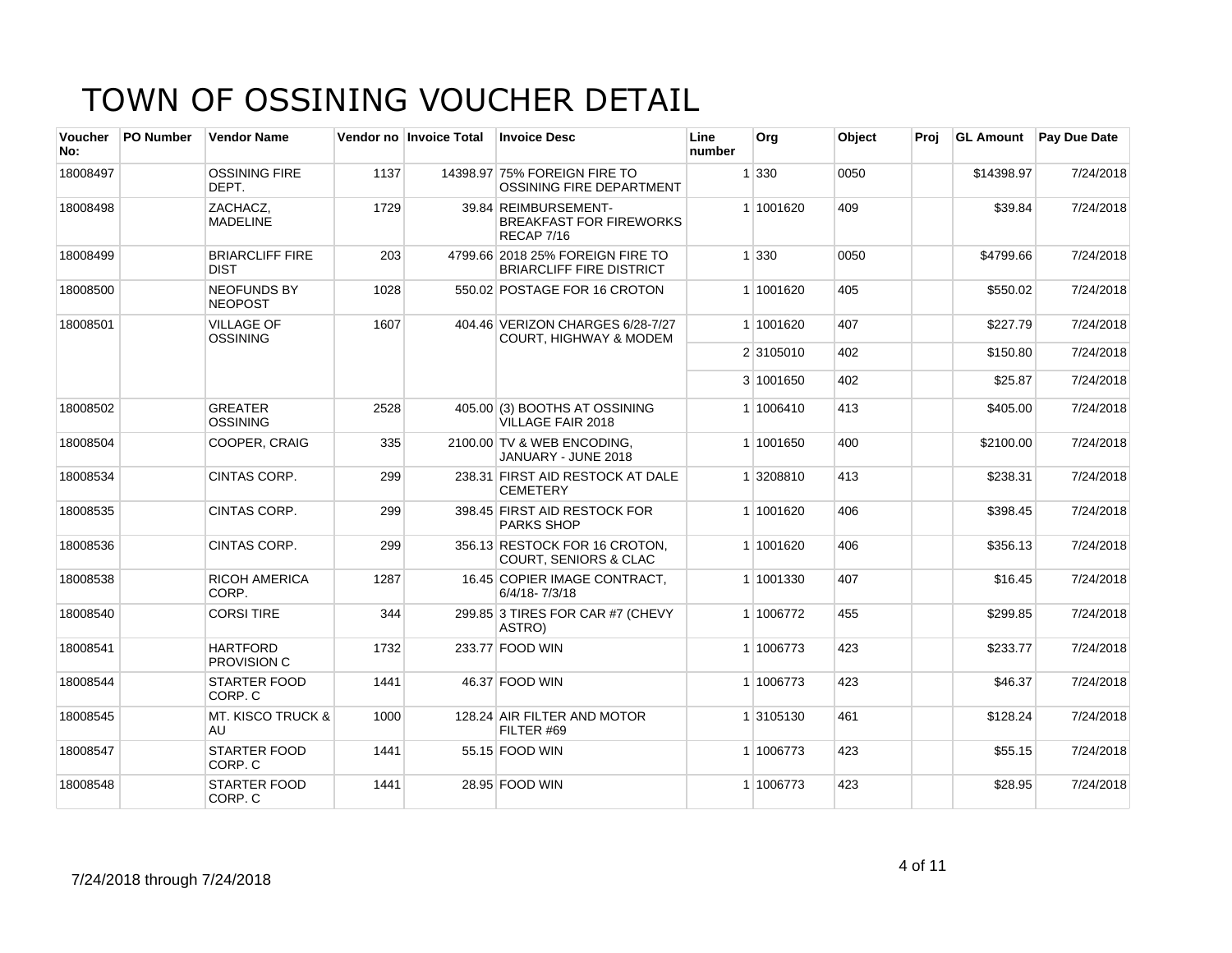| <b>Voucher</b><br>No: | <b>PO Number</b>  | <b>Vendor Name</b>                        |      | Vendor no Invoice Total | <b>Invoice Desc</b>                                                   | Line<br>number | Org       | Object | Proj | <b>GL Amount</b> | <b>Pay Due Date</b> |
|-----------------------|-------------------|-------------------------------------------|------|-------------------------|-----------------------------------------------------------------------|----------------|-----------|--------|------|------------------|---------------------|
| 18008549              |                   | <b>STARTER FOOD</b><br>CORP. C            | 1441 |                         | 4.78 FOOD WIN                                                         |                | 1 1006773 | 423    |      | \$4.78           | 7/24/2018           |
| 18008551              |                   | <b>STARTER FOOD</b><br>CORP. C            | 1441 |                         | 19.15 FOOD WIN                                                        |                | 1 1006773 | 423    |      | \$19.15          | 7/24/2018           |
| 18008552              |                   | <b>STARTER FOOD</b><br>CORP. C            | 1441 |                         | 69.87 FOOD WIN                                                        |                | 1 1006773 | 423    |      | \$69.87          | 7/24/2018           |
| 18008553              |                   | STARTER FOOD<br>CORP. C                   | 1441 |                         | 21.81 FOOD WIN                                                        |                | 1 1006773 | 423    |      | \$21.81          | 7/24/2018           |
| 18008555              |                   | <b>MT. KISCO TRUCK &amp;</b><br>AU        | 1000 |                         | 80.60 #50 STOCK AND PARTS                                             |                | 1 3105130 | 461    |      | \$80.60          | 7/24/2018           |
| 18008556              |                   | <b>BOB'S ARMY &amp;</b><br><b>NAVY ST</b> | 177  |                         | 45.00 (2) UNIFORM SHIRTS (BANTA)                                      |                | 1 1006772 | 435    |      | \$45.00          | 7/24/2018           |
| 18008558              |                   | <b>BOB'S ARMY &amp;</b><br><b>NAVY ST</b> | 177  |                         | 123.75 (5) UNIFORM SHIRTS<br>(BERMEO)                                 |                | 1 1006772 | 435    |      | \$123.75         | 7/24/2018           |
| 18008559              |                   | <b>MT. KISCO TRUCK &amp;</b><br>AU        | 1000 |                         | 349.00 #52 BRAKES                                                     |                | 1 3105130 | 461    |      | \$349.00         | 7/24/2018           |
| 18008560              |                   | <b>BOB'S ARMY &amp;</b><br>NAVY ST        | 177  |                         | 220.50 UNIFORM SHIRTS (4 S/S, 2<br>L/S) & SHOES, BERREZUETA           |                | 1 1006772 | 435    |      | \$220.50         | 7/24/2018           |
| 18008562              |                   | <b>MT. KISCO TRUCK &amp;</b><br>AU        | 1000 |                         | 16.06 LIGHT BRAKETS STOCK                                             |                | 1 3105130 | 461    |      | \$16.06          | 7/24/2018           |
| 18008563              |                   | <b>MT. KISCO TRUCK &amp;</b><br>AU        | 1000 |                         | 677.48 DEKA BATTERY #57                                               |                | 1 3105130 | 461    |      | \$677.48         | 7/24/2018           |
| 18008565              |                   | HERRERA, RAFAEL                           | 2784 |                         | 200.00 FIREWORKS HELP-<br><b>REIMBURSABLE BY</b><br><b>INTERSTATE</b> |                | 1 1007550 | 413    |      | \$200.00         | 7/24/2018           |
| 18008568              |                   | <b>MT. KISCO TRUCK &amp;</b><br>AU        | 1000 |                         | 211.08 STOCK #60                                                      |                | 1 3105130 | 461    |      | \$211.08         | 7/24/2018           |
| 18008570              |                   | MT. KISCO TRUCK &<br>AU                   | 1000 |                         | 18.56 FUSES #60 STOCK                                                 |                | 1 3105130 | 461    |      | \$18.56          | 7/24/2018           |
| 18008572              |                   | <b>MT. KISCO TRUCK &amp;</b><br>AU        | 1000 |                         | 139.99 STOCK FOR CHARGING AC                                          |                | 1 3105130 | 461    |      | \$139.99         | 7/24/2018           |
| 18008573              |                   | <b>MT. KISCO TRUCK &amp;</b><br>AU        | 1000 |                         | 105.37 #99 SEWER JET                                                  |                | 1 3105130 | 461    |      | \$105.37         | 7/24/2018           |
| 18008584              |                   | <b>UNIFIRST</b><br><b>CORPORATION</b>     | 1556 |                         | 60.70 GARAGE RAGS7/12/18                                              |                | 1 3105132 | 432    |      | \$60.70          | 7/24/2018           |
| 18008585              |                   | <b>UNIFIRST</b><br><b>CORPORATION</b>     | 1556 |                         | 60.70 GARAGE RAGS 7/5/18                                              |                | 1 3105132 | 432    |      | \$60.70          | 7/24/2018           |
|                       | 18008590 20180106 | LEGGIO CORP.                              | 1755 |                         | 2749.61 #52 2002 INTERNATIONAL<br><b>DUMP TR</b>                      |                | 1 3105130 | 461    |      | \$2749.61        | 7/24/2018           |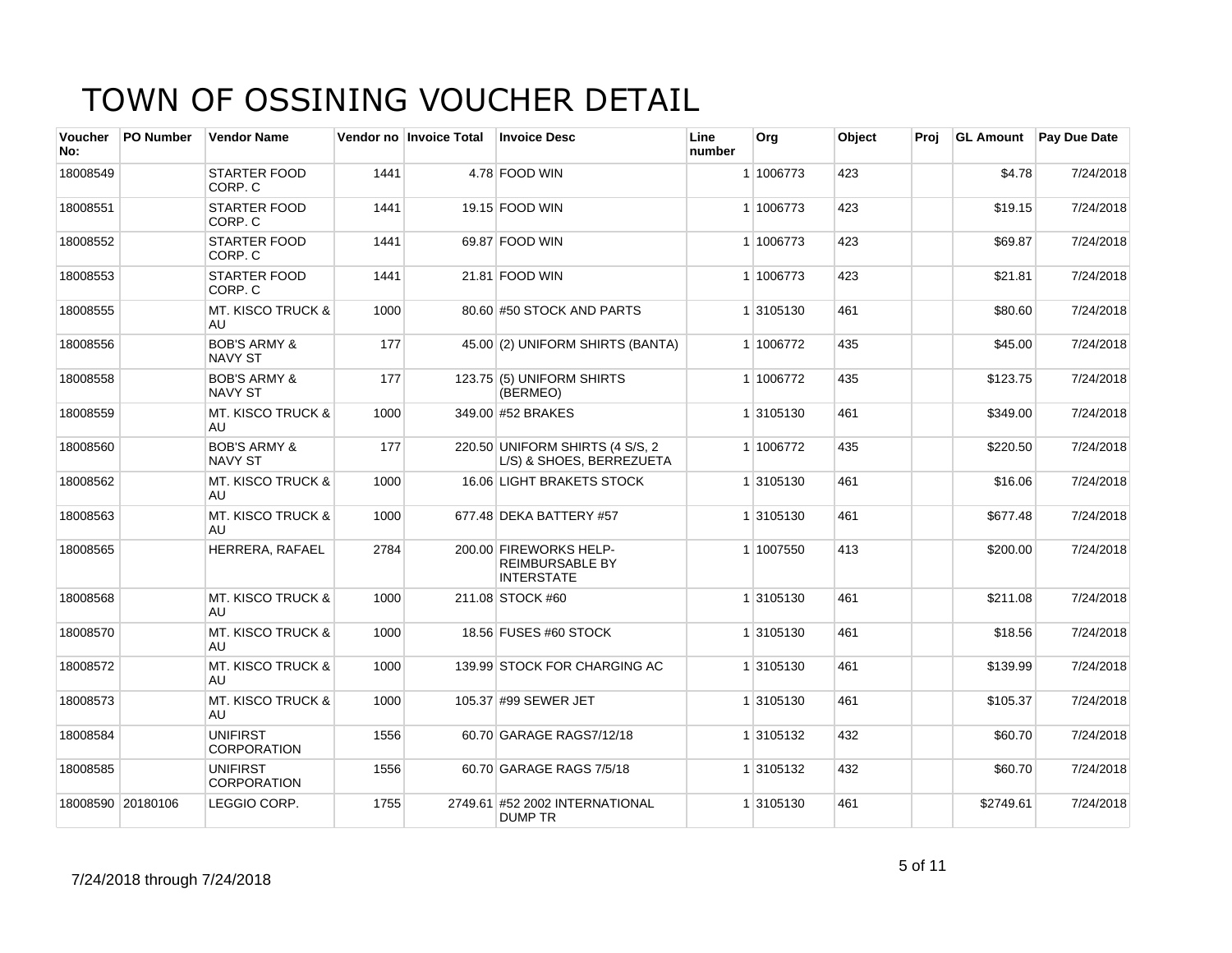| <b>Voucher</b><br>No: | <b>PO Number</b> | <b>Vendor Name</b>                    |      | Vendor no Invoice Total | <b>Invoice Desc</b>                                                   | Line<br>number | Org       | Object | Proi | <b>GL Amount</b> | <b>Pay Due Date</b> |
|-----------------------|------------------|---------------------------------------|------|-------------------------|-----------------------------------------------------------------------|----------------|-----------|--------|------|------------------|---------------------|
| 18008591              |                  | <b>MELROSE LUMBER</b><br>CO.          | 945  |                         | 30.44 REPAIR CELING TRIM IN<br><b>BREAK ROOM</b>                      |                | 1 3105010 | 407    |      | \$30.44          | 7/24/2018           |
| 18008596              |                  | O'CONNOR.<br><b>MICHAEL G</b>         | 1120 |                         | 30.95 CASES OF WATER                                                  |                | 1 3105110 | 483    |      | \$30.95          | 7/24/2018           |
| 18008598              |                  | <b>OSSINING LAWN</b><br><b>MOWER</b>  | 1140 |                         | 65.00 WEEDWACKER STRINGS                                              |                | 1 3105140 | 456    |      | \$65.00          | 7/24/2018           |
| 18008599              |                  | <b>OPTIMUM-</b><br><b>CABLEVISIO</b>  | 1129 |                         | 126.54 OPTIMUM CABLE 7/8-8/7 2018                                     |                | 1 3105010 | 201    |      | \$126.54         | 7/24/2018           |
| 18008600              |                  | ZACHACZ,<br><b>MADELINE</b>           | 1729 |                         | 104.00 REIMBURSEMENT- BAND<br>FOOD FOR 7/13/18 PER<br><b>CONTRACT</b> |                | 1 1007550 | 413    |      | \$104.00         | 7/24/2018           |
| 18008601              |                  | <b>SUBURBAN</b><br><b>CARTING</b>     | 1758 |                         | 41250.00 RESIDENTIAL TRASH AND<br>RECYCLE 7/1-7/31 2018               |                | 1 6508160 | 523    |      | \$41250.00       | 7/24/2018           |
| 18008602              |                  | <b>MARSHALL ALARMS</b><br><b>SYST</b> | 1746 |                         | 359.55 ALARM CONTRACT 8/1-8/31<br>2018                                |                | 14508120  | 456    |      | \$359.55         | 7/24/2018           |
| 18008603              |                  | LEGGIO CORP.                          | 1755 |                         | 45.00 NYS INSPECTION PACKER                                           |                | 1 3105130 | 461    |      | \$45.00          | 7/24/2018           |
| 18008604              |                  | LEGGIO CORP.                          | 1755 |                         | 45.00 NYS INSPECTION DUMP<br><b>TRUCK</b>                             |                | 1 3105130 | 461    |      | \$45.00          | 7/24/2018           |
| 18008605              |                  | <b>MELROSE LUMBER</b><br>CO.,         | 945  |                         | 21.99 FIBERGLASS HAMMER                                               |                | 1 3105130 | 461    |      | \$21.99          | 7/24/2018           |
| 18008606              |                  | <b>NATIONAL</b><br><b>STANDBY REP</b> | 1020 |                         | 409.91 BLOCK HEATER AND<br>BATTERY CHANGE 6/26/18                     |                | 14508120  | 456    |      | \$409.91         | 7/24/2018           |
| 18008608              |                  | <b>NATIONAL</b><br><b>STANDBY REP</b> | 1020 |                         | 145.99 BATTERY DEERFIELD WHITE<br>TAIL CIRCL 6/26/18                  |                | 14508120  | 456    |      | \$145.99         | 7/24/2018           |
| 18008609              |                  | <b>MANICCHIO</b><br><b>BROTHERS,</b>  | 904  |                         | 37.00 99 DODGE RAM INSPECTION                                         |                | 1 3105130 | 461    |      | \$37.00          | 7/24/2018           |
| 18008646              |                  | STAPLES INC. &<br><b>SUBSI</b>        | 1439 |                         | 40.18 MAGIC TAPE, PAPER,<br><b>RUBBERBANDS</b>                        |                | 1 1001110 | 453    |      | \$40.18          | 7/24/2018           |
| 18008647              |                  | CONTE, MARIO                          | 2641 |                         | 53.95 CRIMINAL SUMMONS.<br>PEOPLE V. NS DEV GROUP                     |                | 1 1001110 | 408    |      | \$53.95          | 7/24/2018           |
| 18008668              |                  | ISHMAEL, WALKER<br>KELL               | 2787 |                         | 600.00 SUMMER CONCERT SERIES,<br>7/20                                 |                | 1 1007550 | 413    |      | \$600.00         | 7/24/2018           |
| 18008669              |                  | DENHERT, KAREN<br>J.                  | 2197 |                         | 600.00 SUMMER CONCERT SERIES,<br>7/27                                 |                | 1 1007550 | 413    |      | \$600.00         | 7/24/2018           |
| 18008672              |                  | <b>CON EDISON</b><br><b>CORPORATE</b> | 319  |                         | 109.60 DALE CEMETERY GAS<br>CHARGES, 5/24 - 6/25                      |                | 1 3208810 | 404    |      | \$109.60         | 7/24/2018           |
| 18008673              |                  | R.S. KAMP                             | 1257 |                         | 50.00 GRAVE MARKERS                                                   |                | 1 3208810 | 432    |      | \$50.00          | 7/24/2018           |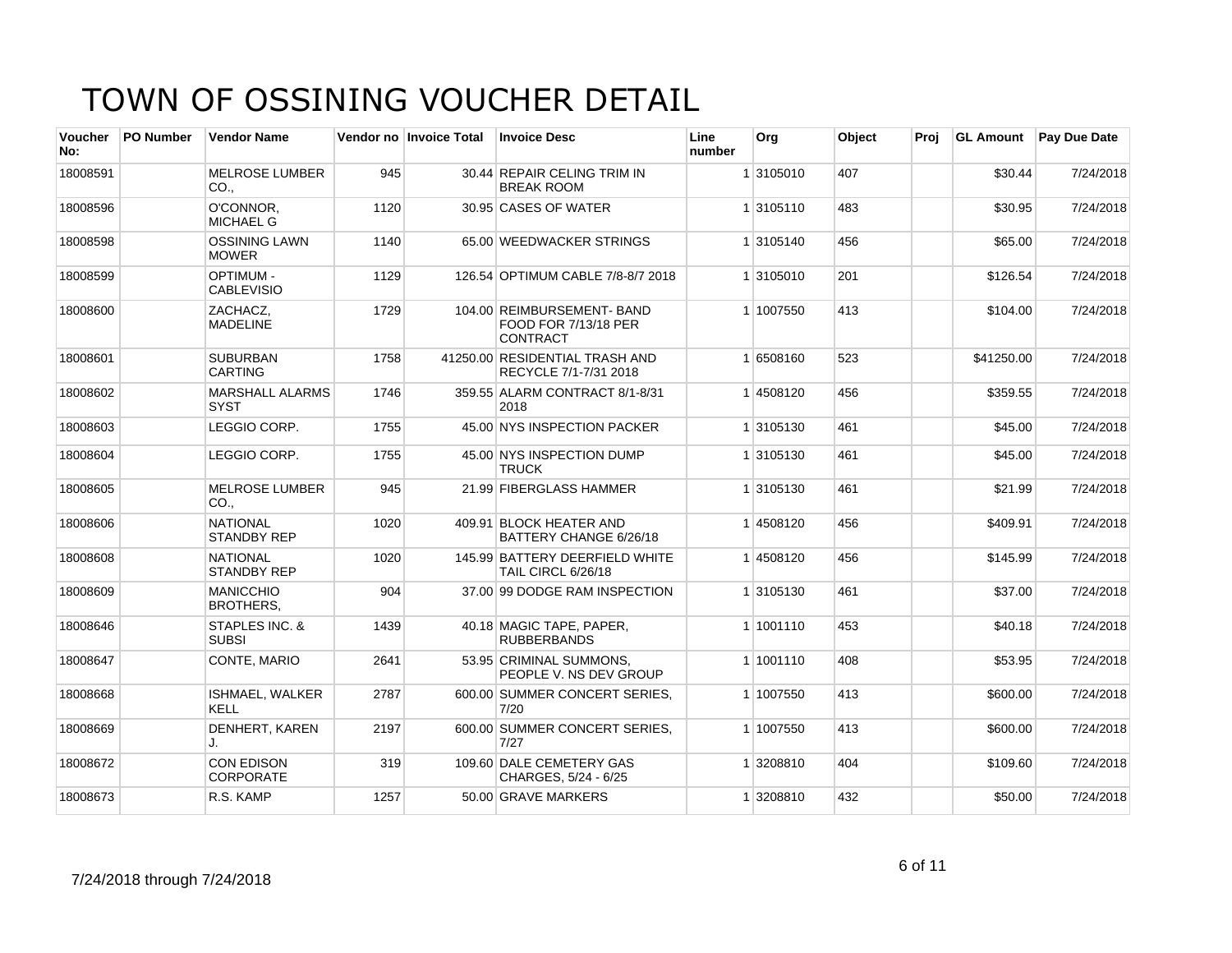| <b>Voucher</b><br>No: | <b>PO Number</b> | <b>Vendor Name</b>                    |      | Vendor no Invoice Total | <b>Invoice Desc</b>                                       | Line<br>number | Org       | Object | Proj |           | <b>GL Amount</b> Pay Due Date |
|-----------------------|------------------|---------------------------------------|------|-------------------------|-----------------------------------------------------------|----------------|-----------|--------|------|-----------|-------------------------------|
| 18008674              |                  | <b>MANICCHIO</b><br><b>BROTHERS,</b>  | 904  |                         | 37.00 FORD 1997 INSPECTION                                |                | 1 3208810 | 432    |      | \$37.00   | 7/24/2018                     |
| 18008675              |                  | <b>ARCO CLEANING</b>                  | 76   |                         | 115.00 CONTRACT CLEANING FOR<br>DALE CEMETERY, 7/1 - 7/31 |                | 1 3208810 | 406    |      | \$115.00  | 7/24/2018                     |
| 18008676              |                  | <b>HOLLAND SUPPLY</b>                 | 2493 |                         | 189.72 HEADSTONE CLEANER                                  |                | 1 3208810 | 432    |      | \$189.72  | 7/24/2018                     |
| 18008677              |                  | <b>HOME DEPOT</b><br><b>CREDIT SE</b> | 671  |                         | 380.11 SUPPLIES FOR DALE<br><b>CEMETERY</b>               |                | 1 3208810 | 432    |      | \$380.11  | 7/24/2018                     |
| 18008678              |                  | <b>OSSINING LAWN</b><br><b>MOWER</b>  | 1140 |                         | 60.00 TRIMMER HEAD FOR DALE<br><b>CEMETERY</b>            |                | 1 3208810 | 432    |      | \$60.00   | 7/24/2018                     |
| 18008679              |                  | <b>OPTIMUM-</b><br><b>CABLEVISIO</b>  | 1129 |                         | 40.48 RYDER PARK PHONE &<br><b>INTERNET, 7/8 - 8/7</b>    |                | 1 1007110 | 402    |      | \$40.48   | 7/24/2018                     |
| 18008680              |                  | <b>VERIZON</b>                        | 1599 |                         | 168.18 CLAC PHONE & INTERNET, 7/1<br>$-7/31$              |                | 1 1007110 | 402    |      | \$168.18  | 7/24/2018                     |
| 18008686              |                  | <b>OSSINING LAWN</b><br><b>MOWER</b>  | 1140 |                         | 513.89 REPAIR OF CHAIN SAW                                |                | 1 1007110 | 485    |      | \$513.89  | 7/24/2018                     |
| 18008687              |                  | <b>OSSINING LAWN</b><br><b>MOWER</b>  | 1140 |                         | 255.00 REPAIRS TO BACKPACK                                |                | 1 1007110 | 485    |      | \$255.00  | 7/24/2018                     |
| 18008689              |                  | <b>OSSINING LAWN</b><br><b>MOWER</b>  | 1140 |                         | 555.96 EXMARK REPAIRS                                     |                | 1 1007110 | 485    |      | \$555.96  | 7/24/2018                     |
| 18008690              |                  | <b>OSSINING LAWN</b><br><b>MOWER</b>  | 1140 |                         | 200.00 TILLER ATTACHMENT STIHL<br><b>WHIP</b>             |                | 1 1007110 | 485    |      | \$200.00  | 7/24/2018                     |
| 18008692              |                  | <b>OSSINING LAWN</b><br><b>MOWER</b>  | 1140 |                         | 29.00 EAR PROTECTION FOR M.<br><b>GALLAGHER</b>           |                | 1 1007110 | 485    |      | \$29.00   | 7/24/2018                     |
| 18008693              |                  | <b>OSSINING LAWN</b><br><b>MOWER</b>  | 1140 |                         | 114.00 BLADES FOR CHAIN SAW                               |                | 1 1007110 | 485    |      | \$114.00  | 7/24/2018                     |
| 18008694              |                  | <b>OSSINING LAWN</b><br><b>MOWER</b>  | 1140 |                         | 80.00 BLADES FOR SMALL EXMARK                             |                | 1 1007110 | 485    |      | \$80.00   | 7/24/2018                     |
| 18008696              |                  | <b>OSSINING LAWN</b><br><b>MOWER</b>  | 1140 |                         | 387.00 SUPPLIES FOR PARKS<br><b>EQUIPMENT</b>             |                | 1 1007110 | 485    |      | \$387.00  | 7/24/2018                     |
| 18008697              |                  | <b>OSSINING LAWN</b><br><b>MOWER</b>  | 1140 |                         | 34.00 SUPPLIES FOR PARKS DEPT.<br><b>EQUIPMENT</b>        |                | 1 1007110 | 485    |      | \$34.00   | 7/24/2018                     |
| 18008699              |                  | <b>OSSINING LAWN</b><br><b>MOWER</b>  | 1140 |                         | 66.00 WHEEL KITS FOR EX MARK                              |                | 1 1007110 | 485    |      | \$66.00   | 7/24/2018                     |
| 18008700              |                  | <b>OSSINING LAWN</b><br><b>MOWER</b>  | 1140 |                         | 530.00 REPAIRS TO EXMARK                                  |                | 1 1007110 | 485    |      | \$530.00  | 7/24/2018                     |
| 18008702 20180072     |                  | <b>OSSINING LAWN</b><br><b>MOWER</b>  | 1140 |                         | 3400.00 SELF-PROPELLED AIRLESS<br><b>STRIPER</b>          |                | 1 1007110 | 455    |      | \$3400.00 | 7/24/2018                     |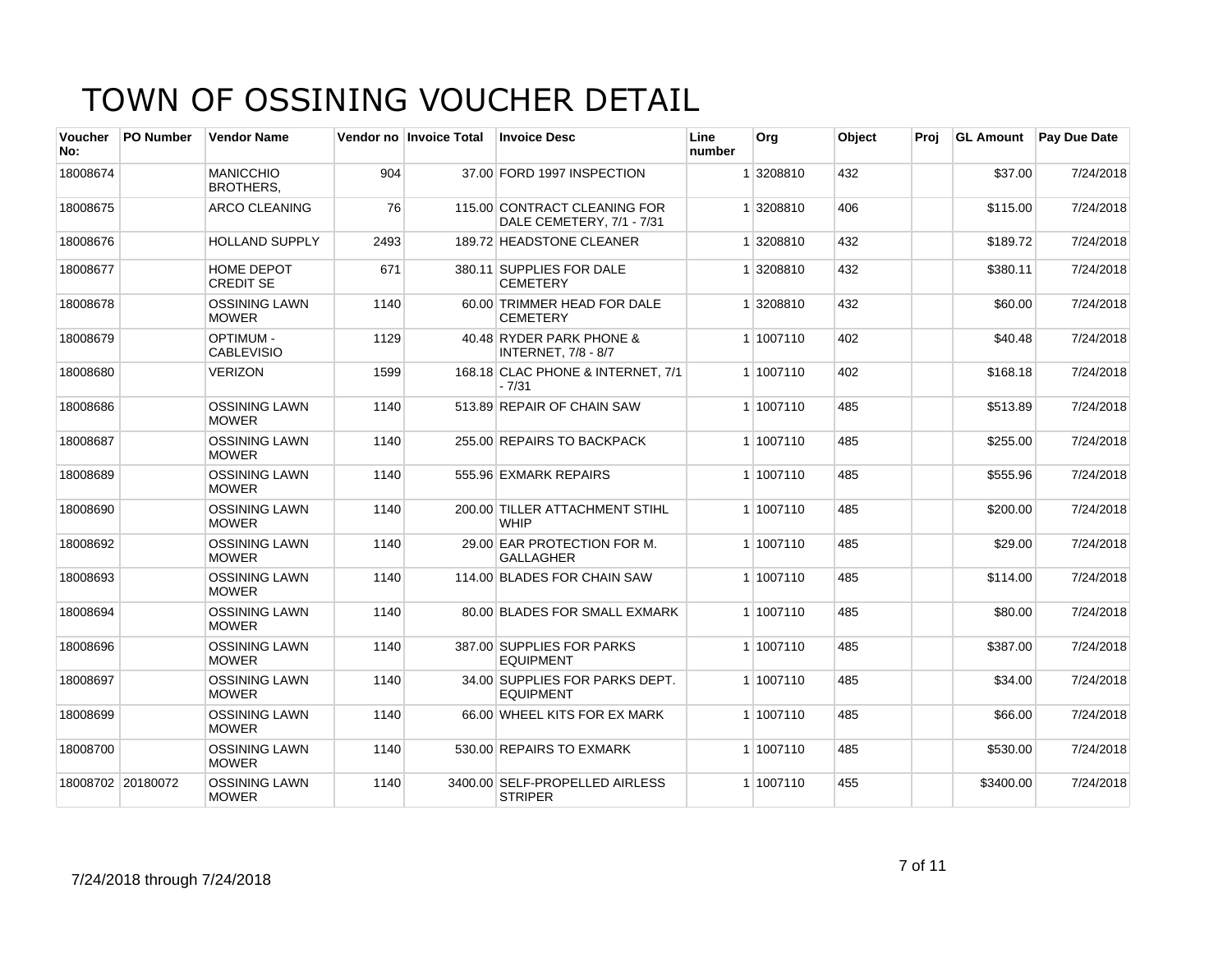| Voucher<br>No: | <b>PO Number</b>  | <b>Vendor Name</b>                        |      | Vendor no Invoice Total | <b>Invoice Desc</b>                                                        | Line<br>number | Org       | Object | Proi | <b>GL Amount</b> | Pay Due Date |
|----------------|-------------------|-------------------------------------------|------|-------------------------|----------------------------------------------------------------------------|----------------|-----------|--------|------|------------------|--------------|
| 18008703       |                   | <b>OSSINING LAWN</b><br><b>MOWER</b>      | 1140 |                         | 329.00 SUPPLIES FOR PARKS DEPT                                             |                | 1 1007110 | 485    |      | \$329.00         | 7/24/2018    |
| 18008705       |                   | <b>RIM PLUMBING &amp;</b><br>HEATI        | 1290 |                         | 92.00 PLUMBING WRENCH                                                      |                | 1 1007110 | 485    |      | \$92.00          | 7/24/2018    |
| 18008706       |                   | <b>RIM PLUMBING &amp;</b><br><b>HEATI</b> | 1290 |                         | 54.00 SUPPLIES FOR ENGEL PARK<br><b>BATHROOMS</b>                          |                | 1 1007110 | 485    |      | \$54.00          | 7/24/2018    |
| 18008708       |                   | <b>RIM PLUMBING &amp;</b><br><b>HEATI</b> | 1290 |                         | 225.00 SUPPLIES FOR PARKS DEPT                                             |                | 1 1007110 | 485    |      | \$225.00         | 7/24/2018    |
| 18008709       |                   | <b>PARACO GAS</b>                         | 1164 |                         | 212.83 137 GAL@\$1.5535 PROPANE<br>TO 43 MORNINGSIDE                       |                | 1 1007110 | 404    |      | \$212.83         | 7/24/2018    |
| 18008710       |                   | <b>DAKOTA SUPPLY</b><br>CORP.             | 373  |                         | 42.00 ITEM 4 FOR GERLACH PARK                                              |                | 1 3707110 | 200    | 5205 | \$42.00          | 7/24/2018    |
|                | 18008712 20180061 | <b>EXPANDED SUPPLY</b><br>PROD            | 1759 |                         | 1995.60 SUPPLIES FOR GERLACH<br><b>PARK PROJECT</b>                        |                | 1 3707110 | 200    | 5205 | \$1995.60        | 7/24/2018    |
| 18008713       |                   | <b>WESTERLY MARINA</b>                    | 1941 |                         | 19.50 SUPPLIES FOR SPRAY PARK<br><b>GUNS</b>                               |                | 1 1007110 | 485    |      | \$19.50          | 7/24/2018    |
| 18008714       |                   | CITY CARTING, INC.                        | 2687 |                         | 90.30 DUMP GARBAGE FROM<br><b>FIREWORKS</b>                                |                | 1 1007110 | 485    |      | \$90.30          | 7/24/2018    |
| 18008716       |                   | <b>LAWTON ADAMS</b><br><b>CONSTRU</b>     | 826  |                         | 70.00 SUPPLIES FOR GERLACH<br><b>PROJECT</b>                               |                | 1 3707110 | 200    | 5205 | \$70.00          | 7/24/2018    |
| 18008717       |                   | <b>ORTIZ WELDING</b><br>INC.              | 1133 |                         | 455.00 SUPPLIES FOR FIELD<br><b>MAINTENANCE TRAILER</b>                    |                | 1 1007110 | 485    |      | \$455.00         | 7/24/2018    |
| 18008718       |                   | <b>CORSI TIRE</b>                         | 344  |                         | 256.54 SUPPLIES FOR TRUCK 21                                               |                | 1 1007110 | 455    |      | \$256.54         | 7/24/2018    |
| 18008719       |                   | BEN ROMEO CO.,<br>INC.                    | 152  |                         | 83.40 BEE SPRAY                                                            |                | 1 1007110 | 485    |      | \$83.40          | 7/24/2018    |
| 18008720       |                   | <b>PECKHAM</b><br><b>MATERIALS CO</b>     | 1185 |                         | 388.33 SUPPLIES FOR THE<br><b>WATERFRONT</b>                               |                | 1 1007110 | 485    |      | \$388.33         | 7/24/2018    |
| 18008722       |                   | <b>UNITED RENTALS,</b><br>INC.            | 1563 |                         | 421.25 WOODCHIP SPREADER TO<br>43B MORNINGSIDE DRIVE                       |                | 1 1007110 | 485    |      | \$421.25         | 7/24/2018    |
| 18008723       |                   | ALL-WELD<br>PRODUCTS, C                   | 43   |                         | 30.00 ACCT#01285 RENTAL OF<br><b>RYDER SHOP TANKS</b>                      |                | 1 1007110 | 485    |      | \$30.00          | 7/24/2018    |
| 18008724       |                   | CALL-A-HEAD<br>CORP.                      | 232  |                         | 120.00 RENTAL OF ENGEL PARK<br>UNIT. 7/1 - 7/28                            |                | 1 1007110 | 485    |      | \$120.00         | 7/24/2018    |
| 18008727       |                   | OSSINING<br><b>VOLUNTEER</b>              | 1149 |                         | 16368.00 REIMBURSEMENT FROM<br>CROTON, 7/1 - 7/31                          |                | 1 6604540 | 520    |      | \$16368.00       | 7/24/2018    |
| 18008730       |                   | <b>VILLAGE OF</b><br><b>OSSINING</b>      | 1607 |                         | 396.75 RYDER PARK COMFORT<br><b>STATION WATER CHARGES</b><br>$9/14 - 6/12$ |                | 1 1007110 | 483    |      | \$396.75         | 7/24/2018    |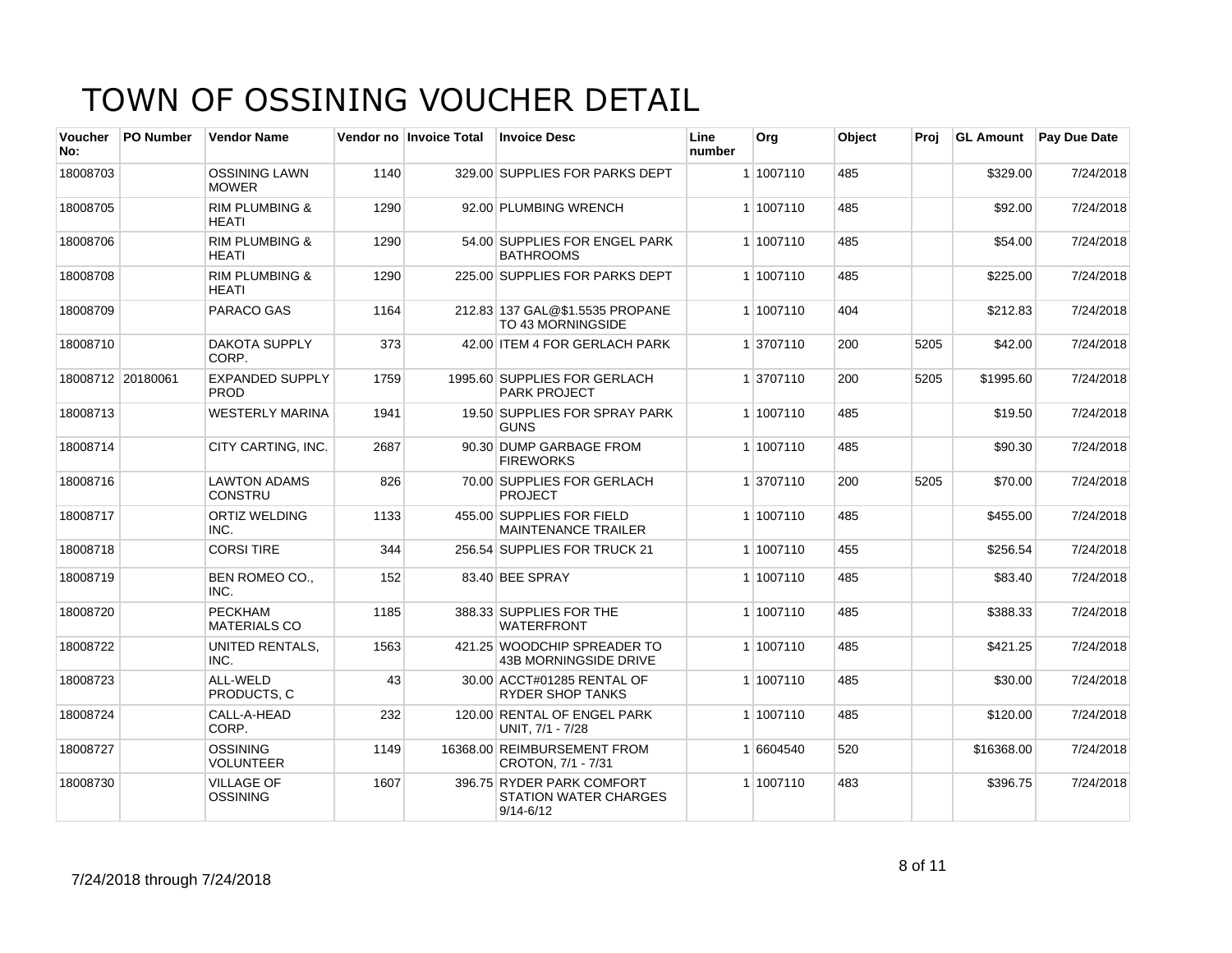| <b>Voucher</b><br>No: | <b>PO Number</b>  | <b>Vendor Name</b>                    |      | Vendor no Invoice Total | <b>Invoice Desc</b>                                    | Line<br>number | Org       | Object | Proj | <b>GL Amount</b> | <b>Pay Due Date</b> |
|-----------------------|-------------------|---------------------------------------|------|-------------------------|--------------------------------------------------------|----------------|-----------|--------|------|------------------|---------------------|
| 18008732              |                   | <b>VILLAGE OF</b><br><b>OSSINING</b>  | 1607 |                         | 148.99 RYDER PARK WATER<br>CHARGES, 3/14 - 6/12        |                | 1 1007110 | 483    |      | \$148.99         | 7/24/2018           |
| 18008733              |                   | <b>VILLAGE OF</b><br><b>OSSINING</b>  | 1607 |                         | 1263.91 RYDER BALLFIELD WATER<br>CHARGES, 12/10 - 6/12 |                | 1 1007110 | 483    |      | \$1263.91        | 7/24/2018           |
| 18008734              |                   | <b>CIA SECURITY</b>                   | 296  |                         | 34.95 CLAC ALARM MONITORING,<br>$8/1 - 8/31$           |                | 1 1007110 | 485    |      | \$34.95          | 7/24/2018           |
|                       | 18008735 20180114 | CALL-A-HEAD<br>CORP.                  | 232  |                         | 446.00 (4) PORTABLE UNITS FOR<br><b>FIREWORKS</b>      |                | 1 1007110 | 485    |      | \$446.00         | 7/24/2018           |
| 18008736              |                   | CALL-A-HEAD<br>CORP.                  | 232  |                         | 36.50 RENTAL OF COMMUNITY<br>GARDEN UNIT, 7/1 - 7/31   |                | 1 1007110 | 485    |      | \$36.50          | 7/24/2018           |
| 18008738              |                   | CALL-A-HEAD<br>CORP.                  | 232  |                         | 36.50 RENTAL OF DOG PARK UNIT,<br>$7/1 - 7/31$         |                | 1 1007110 | 485    |      | \$36.50          | 7/24/2018           |
| 18008745              |                   | <b>OSSINING</b><br>HARDWARE CO        | 1138 |                         | 116.27 SUPPLIES FOR DALE<br><b>CEMETERY</b>            |                | 1 3208810 | 432    |      | \$116.27         | 7/24/2018           |
| 18008746              |                   | <b>OSSINING</b><br><b>HARDWARE CO</b> | 1138 |                         | 88.35 CONCRETE FOR DALE<br><b>CEMETERY</b>             |                | 1 3208810 | 432    |      | \$88.35          | 7/24/2018           |
| 18008747              |                   | <b>OSSINING</b><br>HARDWARE CO        | 1138 |                         | 53.07 SUPPLIES FOR DALE<br><b>CEMETERY</b>             |                | 1 3208810 | 432    |      | \$53.07          | 7/24/2018           |
| 18008748              |                   | <b>OSSINING</b><br><b>HARDWARE CO</b> | 1138 |                         | 29.45 CONCRETE FOR DALE<br><b>CEMETERY</b>             |                | 1 3208810 | 432    |      | \$29.45          | 7/24/2018           |
| 18008750              |                   | <b>OSSINING</b><br>HARDWARE CO        | 1138 |                         | 53.02 SUPPLIES FOR DALE<br><b>CEMETERY</b>             |                | 1 3208810 | 432    |      | \$53.02          | 7/24/2018           |
| 18008751              |                   | <b>OSSINING</b><br><b>HARDWARE CO</b> | 1138 |                         | 5.89 CONCRETE FOR DALE<br><b>CEMETERY</b>              |                | 1 3208810 | 432    |      | \$5.89           | 7/24/2018           |
| 18008752              |                   | <b>OSSINING</b><br><b>HARDWARE CO</b> | 1138 |                         | 20.68 SUPPLIES FOR DALE<br><b>CEMETERY</b>             |                | 1 3208810 | 432    |      | \$20.68          | 7/24/2018           |
| 18008753              |                   | <b>OSSINING</b><br><b>HARDWARE CO</b> | 1138 |                         | 18.87 SUPPLIES FOR DALE<br><b>CEMETERY</b>             |                | 1 3208810 | 432    |      | \$18.87          | 7/24/2018           |
| 18008754              |                   | <b>OSSINING</b><br><b>HARDWARE CO</b> | 1138 |                         | 14.92 WATER BOTTLES FOR DALE<br><b>CEMETERY</b>        |                | 1 3208810 | 432    |      | \$14.92          | 7/24/2018           |
| 18008756              |                   | <b>OPTIMUM -</b><br><b>CABLEVISIO</b> | 1129 |                         | 29.95 DALE CEMETERY PHONE &<br>INTERNET, 7/16 - 8/15   |                | 1 3208810 | 402    |      | \$29.95          | 7/24/2018           |
| 18008777              |                   | BOND.SCHOENECK<br>& KING              | 185  |                         | 2000.00 RETAINER MATTERS- JUNE<br>2018                 |                | 1 1001420 | 425    |      | \$1300.00        | 7/24/2018           |
|                       |                   |                                       |      |                         |                                                        |                | 2 2001420 | 425    |      | \$100.00         | 7/24/2018           |
|                       |                   |                                       |      |                         |                                                        |                | 3 3105010 | 425    |      | \$600.00         | 7/24/2018           |
| 18008783              |                   | <b>BOND.SCHOENECK</b><br>& KING       | 185  |                         | 174.00 HOURLY MATTERS- JUNE<br>2018                    |                | 1 1001420 | 425    |      | \$145.00         | 7/24/2018           |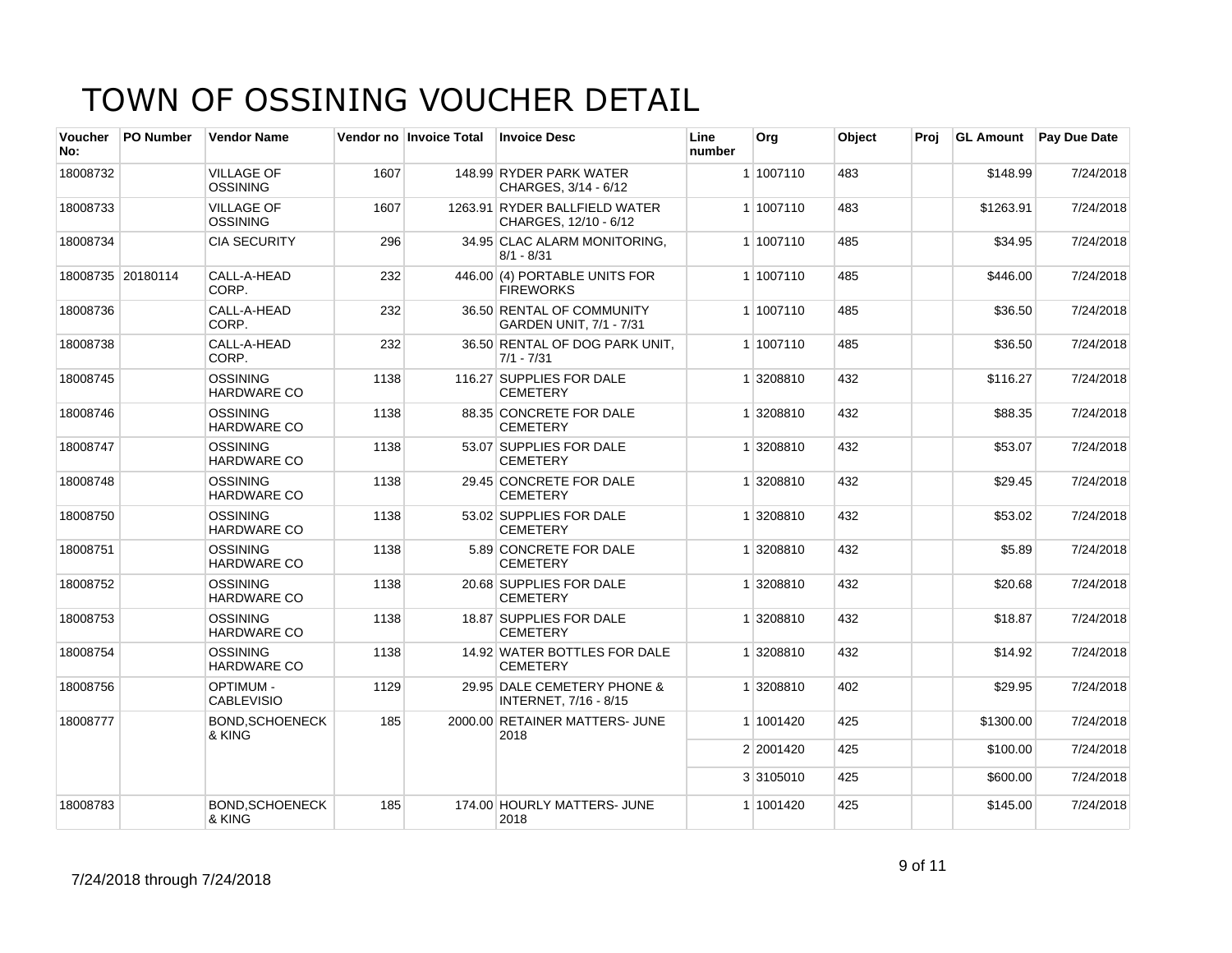| <b>Voucher</b><br>No: | <b>PO Number</b> | <b>Vendor Name</b>                    |      | Vendor no Invoice Total | <b>Invoice Desc</b>                                      | Line<br>number | Org       | <b>Object</b> | Proj | <b>GL Amount</b> | <b>Pav Due Date</b> |
|-----------------------|------------------|---------------------------------------|------|-------------------------|----------------------------------------------------------|----------------|-----------|---------------|------|------------------|---------------------|
| 18008783              |                  | <b>BOND.SCHOENECK</b><br>& KING       | 185  |                         | 174.00 HOURLY MATTERS- JUNE<br>2018                      |                | 2 3105010 | 425           |      | \$29.00          | 7/24/2018           |
| 18008784              |                  | ABACAR SERVICES.<br><b>LLC</b>        | 15   |                         | 160.20 POLICE LIFE INSURANCE.<br>MAY 2018                |                | 2009080   | 80031         |      | \$160.20         | 7/24/2018           |
| 18008785              |                  | <b>ABACAR SERVICES,</b><br><b>LLC</b> | 15   |                         | 160.20 POLICE LIFE INSURANCE,<br><b>JUNE 2018</b>        |                | 2009080   | 80031         |      | \$160.20         | 7/24/2018           |
| 18008786              |                  | ABACAR SERVICES.<br><b>LLC</b>        | 15   |                         | 160.20 POLICE LIFE INSURANCE.<br><b>JULY 2018</b>        |                | 2009080   | 80031         |      | \$160.20         | 7/24/2018           |
| 18008787              |                  | <b>ABACAR SERVICES.</b><br><b>LLC</b> | 15   |                         | 160.20 POLICE LIFE INSURANCE.<br>AUGUST 2018             |                | 2009080   | 80031         |      | \$160.20         | 7/24/2018           |
| 18008788              |                  | <b>ROSEN, CLAIRE</b>                  | 2788 |                         | 2976.11 REFUND OF TAX PAYMENT-<br>130MARLBOROUGH RD      |                | 1100      | 0690          |      | \$2976.11        | 7/24/2018           |
| 18008796              |                  | <b>OSSINING LAWN</b><br><b>MOWER</b>  | 1140 |                         | 600.00 SUPPLIES FOR PARKS<br><b>EQUIPMENT</b>            |                | 1 1007110 | 485           |      | \$600.00         | 7/24/2018           |
| 18008797              |                  | <b>OSSINING LAWN</b><br><b>MOWER</b>  | 1140 |                         | 900.00 RENTAL FOR PARKS DEPT                             |                | 1 1007110 | 485           |      | \$900.00         | 7/24/2018           |
| 18008798              |                  | <b>OSSINING LAWN</b><br><b>MOWER</b>  | 1140 |                         | 138.96 SUPPLIES FOR PARKS DEPT<br><b>EQUIPMENT</b>       |                | 1 1007110 | 485           |      | \$138.96         | 7/24/2018           |
| 18008799              |                  | <b>OSSINING LAWN</b><br><b>MOWER</b>  | 1140 |                         | 320.00 SUPPLIES FOR PARKS DEPT.                          |                | 1 1007110 | 485           |      | \$320.00         | 7/24/2018           |
| 18008800              |                  | <b>OSSINING LAWN</b><br><b>MOWER</b>  | 1140 |                         | 46.49 SUPPLIES FOR PARKS DEPT<br><b>EQUIPMENT</b>        |                | 1 1007110 | 485           |      | \$46.49          | 7/24/2018           |
| 18008806              |                  | <b>MBN</b><br><b>WATERPROOFING</b>    | 2421 |                         | -184.50 COST OF TOOLS DEDUCTED<br>FROM INV#1039/12/26/17 |                | 3105130   | 461           |      | $-$184.50$       | 7/24/2018           |
| 18008807              |                  | <b>MBN</b><br><b>WATERPROOFING</b>    | 2421 |                         | 995.00 INSTALLATION OF 18,000LB<br>LIFT IN HWY GARAGE    |                | 3105130   | 461           |      | \$995.00         | 7/24/2018           |
| Total                 |                  |                                       |      |                         |                                                          |                |           |               |      | 399823.97        |                     |

| <b>Fund</b> | <b>Total</b> |
|-------------|--------------|
| 100         | 116280.66    |
| 200         | 31103.81     |
| 310         | 52065.20     |
| 320         | 3555.43      |
| 330         | 19198.63     |